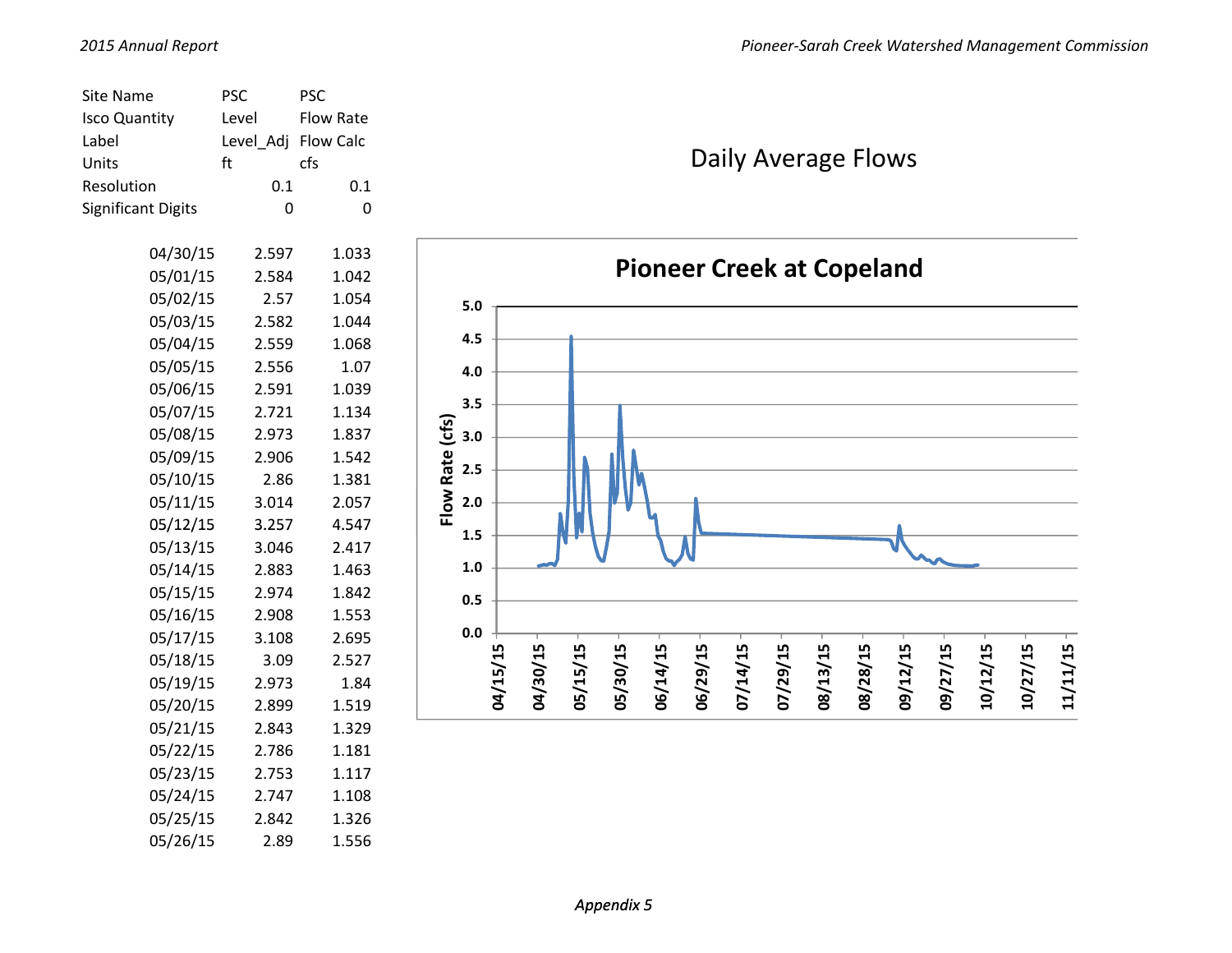| 05/27/15 | 3.123 | 2.743 | 06/30/15 | 2.856 | 1.368  | 08/03/15 | 2.906 | 1.543 |
|----------|-------|-------|----------|-------|--------|----------|-------|-------|
| 05/28/15 | 3.003 | 1.994 | 07/01/15 | 2.793 | 1.197  | 08/04/15 | 2.865 | 1.394 |
| 05/29/15 | 3.024 | 2.158 | 07/02/15 | 2.749 | 1.111  | 08/05/15 | 2.85  | 1.348 |
| 05/30/15 | 3.22  | 3.488 | 07/03/15 | 2.707 | 1.056  | 08/06/15 | 2.857 | 1.371 |
| 05/31/15 | 3.117 | 2.693 | 07/04/15 | 2.667 | 1.027  | 08/07/15 | 2.926 | 1.626 |
| 06/01/15 | 3.043 | 2.218 | 07/05/15 | 2.649 | 1.022  | 08/08/15 | 2.889 | 1.479 |
| 06/02/15 | 2.983 | 1.887 | 07/06/15 | 3.123 | 3.428  | 08/09/15 | 2.914 | 1.588 |
| 06/03/15 | 2.999 | 1.992 | 07/07/15 | 3.427 | 5.543  | 08/10/15 | 2.978 | 1.865 |
| 06/04/15 | 3.134 | 2.807 | 07/08/15 | 3.365 | 4.859  | 08/11/15 | 2.909 | 1.557 |
| 06/05/15 | 3.098 | 2.557 | 07/09/15 | 3.296 | 4.172  | 08/12/15 | 2.864 | 1.394 |
| 06/06/15 | 3.052 | 2.269 | 07/10/15 | 3.197 | 3.293  | 08/13/15 | 2.849 | 1.345 |
| 06/07/15 | 3.081 | 2.449 | 07/11/15 | 3.1   | 2.574  | 08/14/15 | 2.831 | 1.294 |
| 06/08/15 | 3.05  | 2.252 | 07/12/15 | 3.037 | 2.18   | 08/15/15 | 2.815 | 1.248 |
| 06/09/15 | 3.012 | 2.034 | 07/13/15 | 3.88  | 12.482 | 08/16/15 | 2.81  | 1.235 |
| 06/10/15 | 2.959 | 1.772 | 07/14/15 | 3.738 | 9.843  | 08/17/15 | 2.814 | 1.244 |
| 06/11/15 | 2.958 | 1.766 | 07/15/15 | 3.534 | 6.862  | 08/18/15 | 2.885 | 1.501 |
| 06/12/15 | 2.969 | 1.821 | 07/16/15 | 3.428 | 5.555  | 08/19/15 | 3.1   | 2.574 |
| 06/13/15 | 2.892 | 1.493 | 07/17/15 | 3.366 | 4.88   | 08/20/15 | 3.073 | 2.398 |
| 06/14/15 | 2.873 | 1.424 | 07/18/15 | 3.862 | 12.175 | 08/21/15 | 2.988 | 1.911 |
| 06/15/15 | 2.815 | 1.25  | 07/19/15 | 3.78  | 10.524 | 08/22/15 | 2.936 | 1.667 |
| 06/16/15 | 2.77  | 1.149 | 07/20/15 | 3.627 | 8.126  | 08/23/15 | 2.921 | 1.603 |
| 06/17/15 | 2.748 | 1.11  | 07/21/15 | 3.526 | 6.759  | 08/24/15 | 2.876 | 1.433 |
| 06/18/15 | 2.749 | 1.111 | 07/22/15 | 3.423 | 5.501  | 08/25/15 | 2.843 | 1.326 |
| 06/19/15 | 2.686 | 1.038 | 07/23/15 | 3.324 | 4.444  | 08/26/15 | 2.815 | 1.249 |
| 06/20/15 | 2.732 | 1.098 | 07/24/15 | 3.479 | 6.268  | 08/27/15 | 2.803 | 1.219 |
| 06/21/15 | 2.761 | 1.135 | 07/25/15 | 3.446 | 5.781  | 08/28/15 | 2.798 | 1.207 |
| 06/22/15 | 2.781 | 1.207 | 07/26/15 | 3.328 | 4.485  | 08/29/15 | 2.795 | 1.199 |
| 06/23/15 | 2.89  | 1.483 | 07/27/15 | 3.213 | 3.429  | 08/30/15 | 2.789 | 1.187 |
| 06/24/15 | 2.805 | 1.224 | 07/28/15 | 3.323 | 4.502  | 08/31/15 | 2.778 | 1.163 |
| 06/25/15 | 2.767 | 1.141 | 07/29/15 | 3.312 | 4.331  | 09/01/15 | 2.764 | 1.136 |
| 06/26/15 | 2.749 | 1.122 | 07/30/15 | 3.192 | 3.254  | 09/02/15 | 2.827 | 1.288 |
| 06/27/15 | 3.013 | 2.066 | 07/31/15 | 3.092 | 2.526  | 09/03/15 | 2.81  | 1.237 |
| 06/28/15 | 2.942 | 1.696 | 08/01/15 | 3.009 | 2.024  | 09/04/15 | 2.8   | 1.213 |
| 06/29/15 | 2.903 | 1.532 | 08/02/15 | 2.955 | 1.754  | 09/05/15 | 2.794 | 1.198 |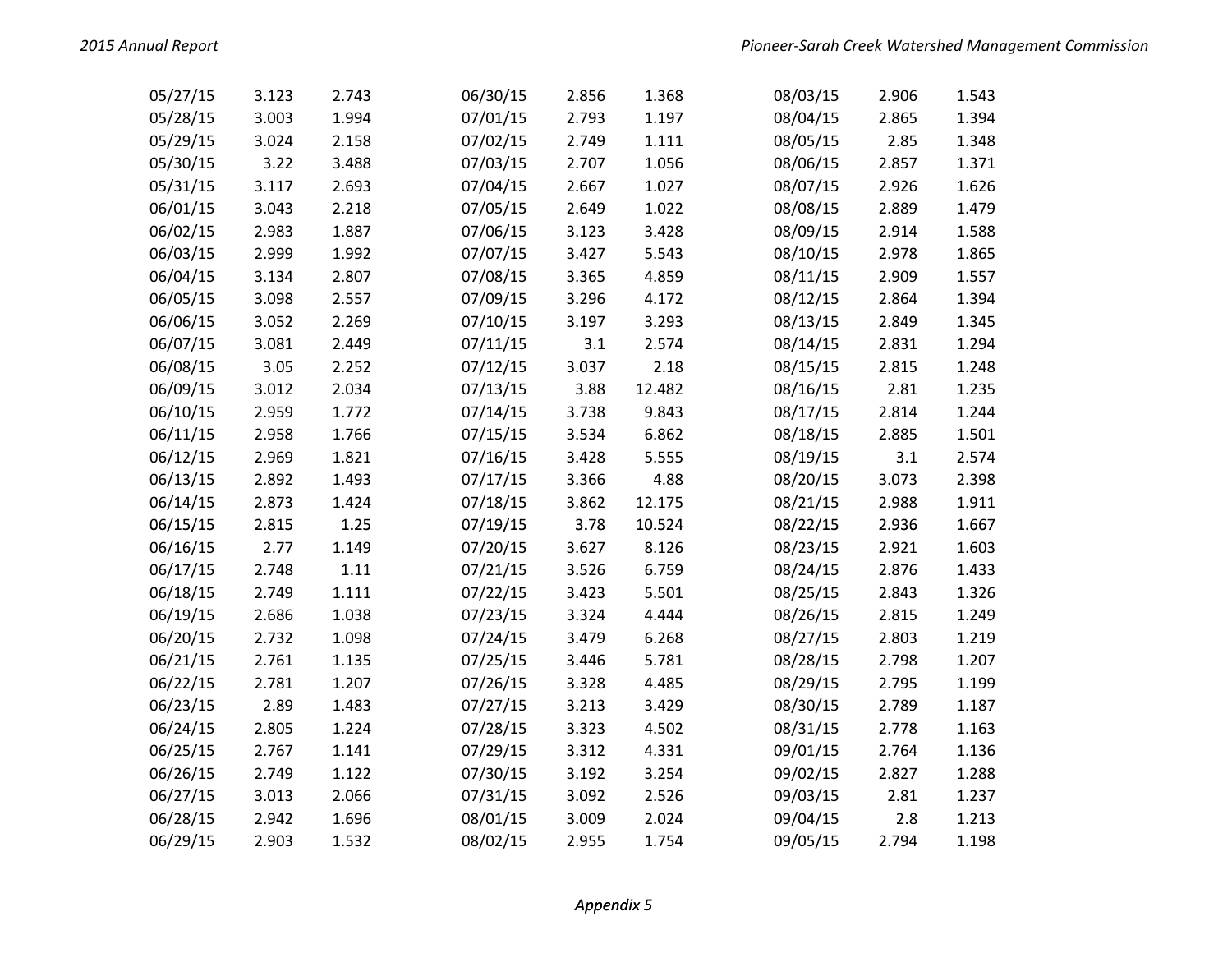| 09/06/15 | 2.871 | 1.435 | 10/10/15 | 2.689 | 1.04  |
|----------|-------|-------|----------|-------|-------|
| 09/07/15 | 2.87  | 1.413 | 10/11/15 | 2.689 | 1.04  |
| 09/08/15 | 2.83  | 1.29  | 10/12/15 | 2.677 | 1.032 |
| 09/09/15 | 2.819 | 1.262 | 10/13/15 | 2.686 | 1.038 |
| 09/10/15 | 2.933 | 1.654 | 10/14/15 | 2.648 | 1.037 |
| 09/11/15 | 2.874 | 1.425 | 10/15/15 | 2.672 | 1.029 |
| 09/12/15 | 2.849 | 1.344 | 10/16/15 | 2.664 | 1.026 |
| 09/13/15 | 2.827 | 1.283 | 10/17/15 | 2.663 | 1.025 |
| 09/14/15 | 2.808 | 1.233 | 10/18/15 | 2.664 | 1.025 |
| 09/15/15 | 2.783 | 1.175 | 10/19/15 | 2.675 | 1.03  |
| 09/16/15 | 2.768 | 1.143 | 10/20/15 | 2.67  | 1.028 |
| 09/17/15 | 2.767 | 1.143 | 10/21/15 | 2.664 | 1.026 |
| 09/18/15 | 2.794 | 1.198 | 10/22/15 | 2.647 | 1.022 |
| 09/19/15 | 2.778 | 1.162 | 10/23/15 | 2.683 | 1.047 |
| 09/20/15 | 2.756 | 1.122 | 10/24/15 | 2.816 | 1.255 |
| 09/21/15 | 2.758 | 1.126 | 10/25/15 | 2.757 | 1.124 |
| 09/22/15 | 2.732 | 1.085 | 10/26/15 | 2.749 | 1.11  |
| 09/23/15 | 2.717 | 1.066 | 10/27/15 | 2.747 | 1.109 |
| 09/24/15 | 2.76  | 1.13  | 10/28/15 | 2.978 | 1.893 |
| 09/25/15 | 2.767 | 1.141 | 10/29/15 | 3.077 | 2.425 |
| 09/26/15 | 2.742 | 1.099 |          |       |       |
| 09/27/15 | 2.728 | 1.079 |          |       |       |
| 09/28/15 | 2.714 | 1.062 |          |       |       |
| 09/29/15 | 2.705 | 1.054 |          |       |       |
| 09/30/15 | 2.696 | 1.045 |          |       |       |
| 10/01/15 | 2.69  | 1.041 |          |       |       |
| 10/02/15 | 2.683 | 1.036 |          |       |       |
| 10/03/15 | 2.679 | 1.033 |          |       |       |
| 10/04/15 | 2.682 | 1.035 |          |       |       |
| 10/05/15 | 2.682 | 1.035 |          |       |       |
| 10/06/15 | 2.681 | 1.034 |          |       |       |
| 10/07/15 | 2.674 | 1.03  |          |       |       |
| 10/08/15 | 2.695 | 1.045 |          |       |       |
| 10/09/15 | 2.699 | 1.048 |          |       |       |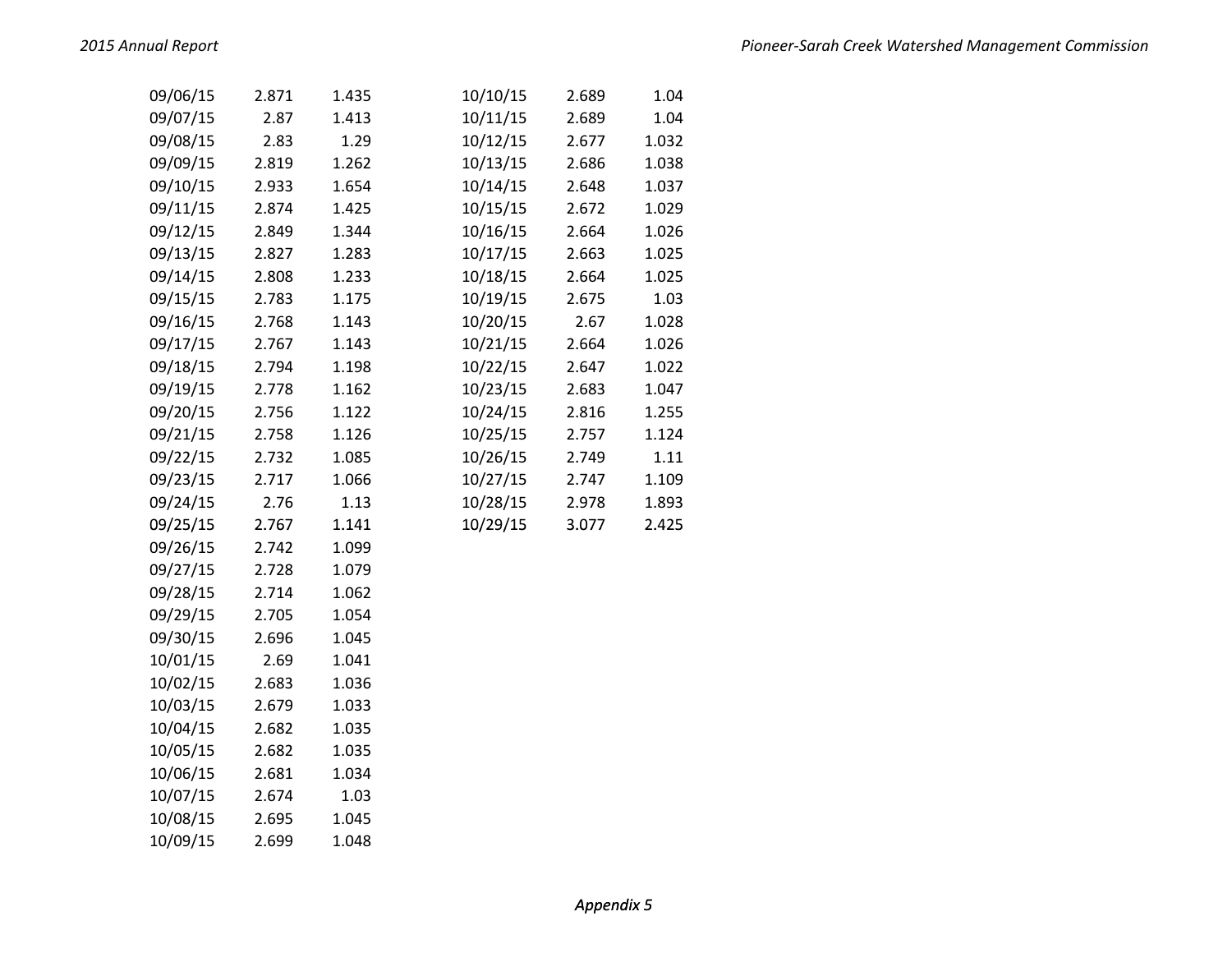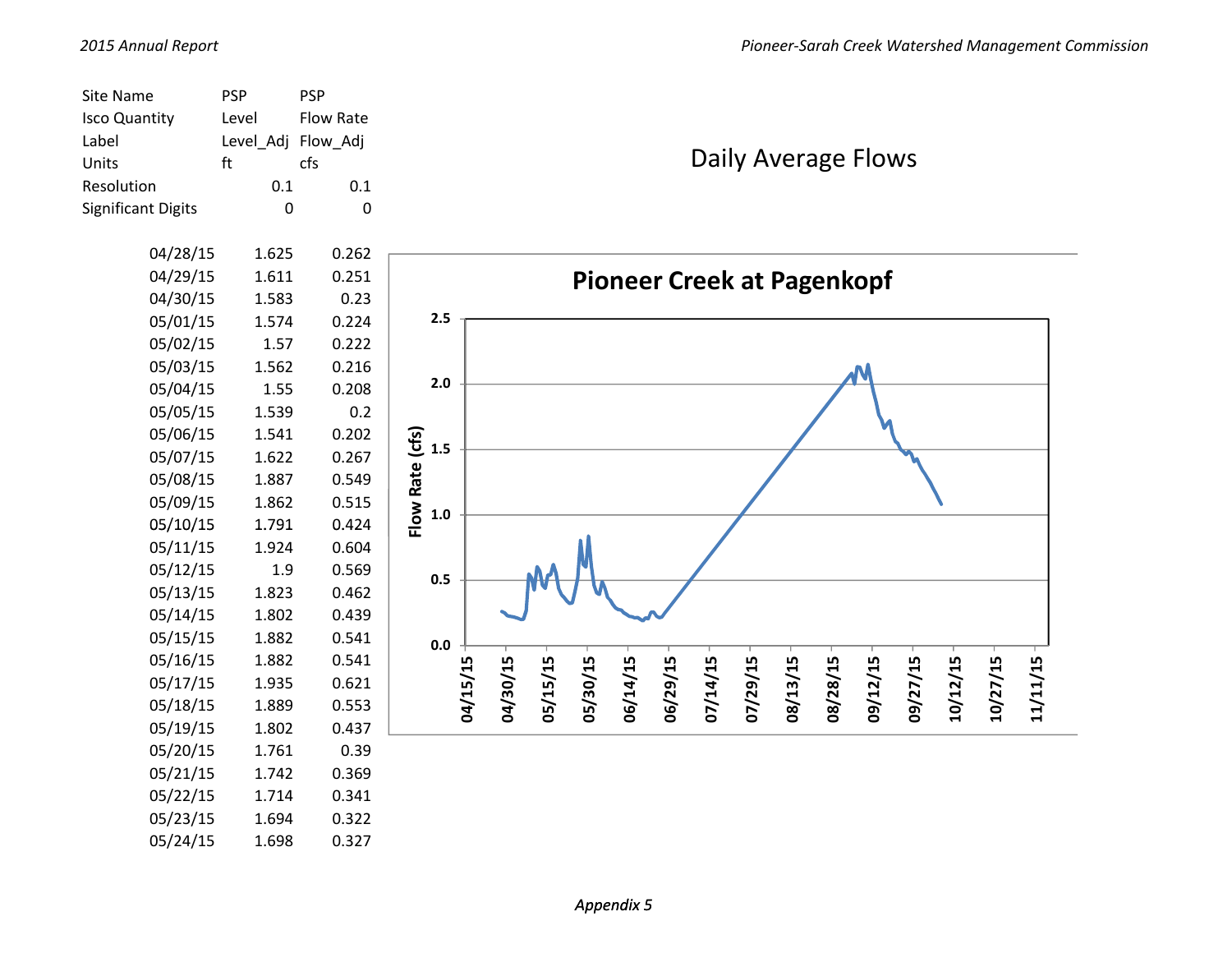| 05/25/15 | 1.781 | 0.412 | 06/28/15 | 1.576 | 0.226 | 08/01/15 | 2.788 | 3.763 |
|----------|-------|-------|----------|-------|-------|----------|-------|-------|
| 05/26/15 | 1.852 | 0.515 | 06/29/15 | 1.58  | 0.229 | 08/02/15 | 2.764 | 3.606 |
| 05/27/15 | 2.04  | 0.806 | 06/30/15 | 1.582 | 0.23  | 08/03/15 | 2.739 | 3.45  |
| 05/28/15 | 1.934 | 0.621 | 07/01/15 | 1.564 | 0.217 | 08/04/15 | 2.711 | 3.275 |
| 05/29/15 | 1.915 | 0.601 | 07/02/15 | 1.556 | 0.212 | 08/05/15 | 2.695 | 3.184 |
| 05/30/15 | 2.056 | 0.838 | 07/03/15 | 1.538 | 0.2   | 08/06/15 | 2.684 | 3.116 |
| 05/31/15 | 1.925 | 0.608 | 07/04/15 | 1.521 | 0.189 | 08/07/15 | 2.685 | 3.124 |
| 06/01/15 | 1.825 | 0.466 | 07/05/15 | 1.503 | 0.178 | 08/08/15 | 2.665 | 3.013 |
| 06/02/15 | 1.772 | 0.402 | 07/06/15 | 1.851 | 0.537 | 08/09/15 | 2.68  | 3.099 |
| 06/03/15 | 1.761 | 0.391 | 07/07/15 | 1.991 | 0.716 | 08/10/15 | 2.704 | 3.232 |
| 06/04/15 | 1.844 | 0.49  | 07/08/15 | 1.853 | 0.503 | 08/11/15 | 2.687 | 3.133 |
| 06/05/15 | 1.807 | 0.443 | 07/09/15 | 1.752 | 0.381 | 08/12/15 | 2.662 | 2.996 |
| 06/06/15 | 1.741 | 0.369 | 07/10/15 | 1.698 | 0.326 | 08/13/15 | 2.658 | 2.97  |
| 06/07/15 | 1.72  | 0.348 | 07/11/15 | 1.658 | 0.289 | 08/14/15 | 2.643 | 2.893 |
| 06/08/15 | 1.683 | 0.312 | 07/12/15 | 1.631 | 0.269 | 08/15/15 | 2.623 | 2.784 |
| 06/09/15 | 1.656 | 0.288 | 07/13/15 | 2.219 | 1.244 | 08/16/15 | 2.6   | 2.666 |
| 06/10/15 | 1.641 | 0.275 | 07/14/15 | 2.105 | 0.953 | 08/17/15 | 2.589 | 2.612 |
| 06/11/15 | 1.638 | 0.273 | 07/15/15 | 1.913 | 0.588 | 08/18/15 | 2.623 | 2.794 |
| 06/12/15 | 1.611 | 0.251 | 07/16/15 | 1.85  | 0.497 | 08/19/15 | 2.691 | 3.158 |
| 06/13/15 | 1.593 | 0.238 | 07/17/15 | 1.85  | 0.499 | 08/20/15 | 2.661 | 2.989 |
| 06/14/15 | 1.574 | 0.224 | 07/18/15 | 2.78  | 4.318 | 08/21/15 | 2.634 | 2.841 |
| 06/15/15 | 1.571 | 0.222 | 07/19/15 | 2.979 | 5.215 | 08/22/15 | 2.616 | 2.75  |
| 06/16/15 | 1.557 | 0.213 | 07/20/15 | 2.961 | 5.067 | 08/23/15 | 2.596 | 2.646 |
| 06/17/15 | 1.56  | 0.215 | 07/21/15 | 2.936 | 4.854 | 08/24/15 | 2.569 | 2.512 |
| 06/18/15 | 1.543 | 0.203 | 07/22/15 | 2.909 | 4.639 | 08/25/15 | 2.541 | 2.383 |
| 06/19/15 | 1.519 | 0.188 | 07/23/15 | 2.858 | 4.255 | 08/26/15 | 2.521 | 2.289 |
| 06/20/15 | 1.557 | 0.213 | 07/24/15 | 2.844 | 4.154 | 08/27/15 | 2.502 | 2.207 |
| 06/21/15 | 1.547 | 0.206 | 07/25/15 | 2.871 | 4.349 | 08/28/15 | 2.485 | 2.134 |
| 06/22/15 | 1.612 | 0.255 | 07/26/15 | 2.884 | 4.447 | 08/29/15 | 2.466 | 2.055 |
| 06/23/15 | 1.619 | 0.257 | 07/27/15 | 2.897 | 4.548 | 08/30/15 | 2.45  | 1.987 |
| 06/24/15 | 1.576 | 0.225 | 07/28/15 | 2.91  | 4.65  | 08/31/15 | 2.434 | 1.926 |
| 06/25/15 | 1.559 | 0.214 | 07/29/15 | 2.887 | 4.472 | 09/01/15 | 2.437 | 1.938 |
| 06/26/15 | 1.563 | 0.218 | 07/30/15 | 2.834 | 4.079 | 09/02/15 | 2.496 | 2.181 |
| 06/27/15 | 1.605 | 0.247 | 07/31/15 | 2.812 | 3.923 | 09/03/15 | 2.491 | 2.157 |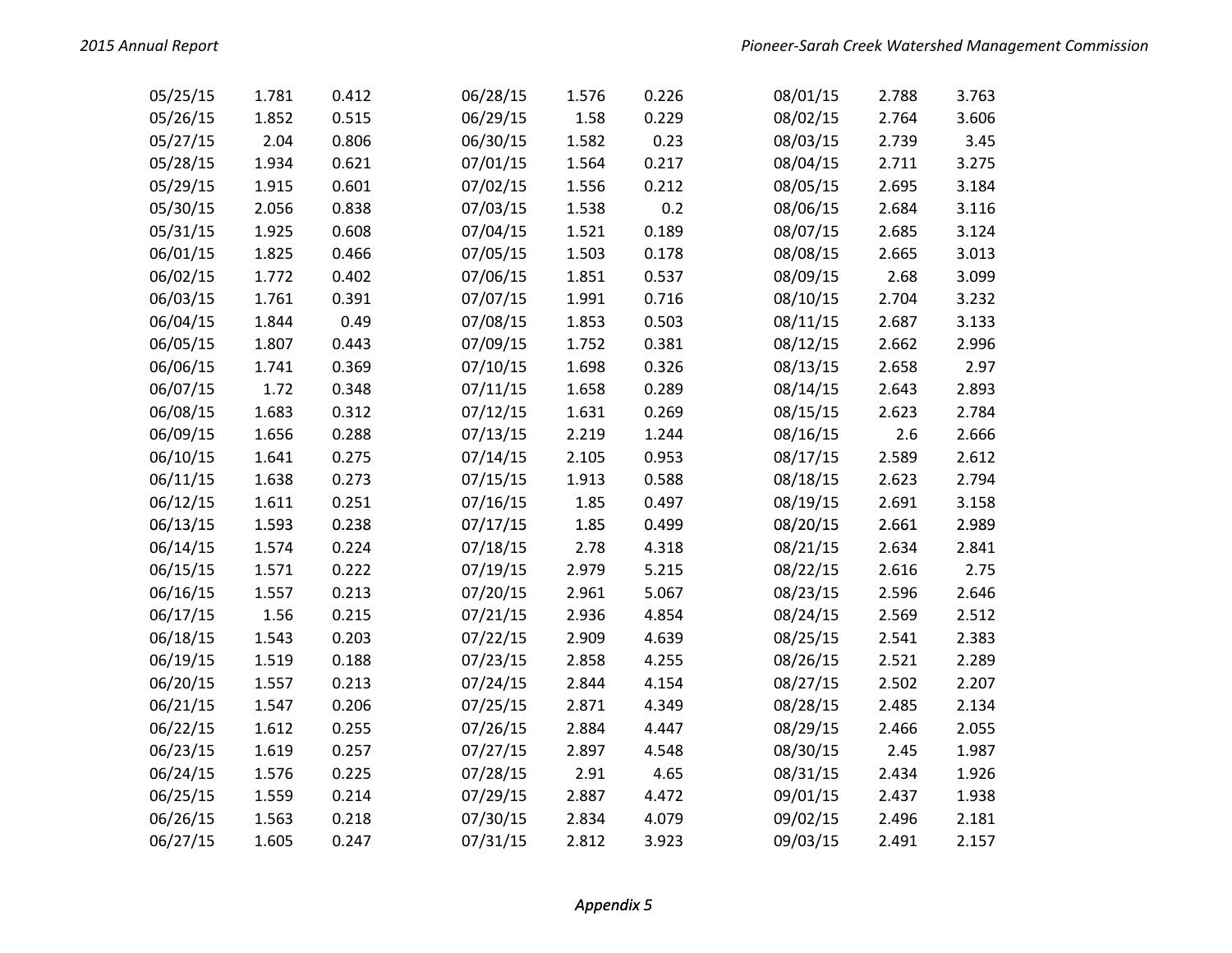| 09/04/15 | 2.473 | 2.083 | 10/08/15 | 2.17  | 1.093 |
|----------|-------|-------|----------|-------|-------|
| 09/05/15 | 2.453 | 1.999 | 10/09/15 | 2.163 | 1.074 |
| 09/06/15 | 2.485 | 2.134 | 10/10/15 | 2.145 | 1.032 |
| 09/07/15 | 2.484 | 2.129 | 10/11/15 | 2.127 | 0.99  |
| 09/08/15 | 2.471 | 2.074 | 10/12/15 | 2.102 | 0.935 |
| 09/09/15 | 2.463 | 2.04  | 10/13/15 | 2.104 | 0.938 |
| 09/10/15 | 2.49  | 2.152 | 10/14/15 | 2.092 | 0.912 |
| 09/11/15 | 2.462 | 2.036 | 10/15/15 | 2.083 | 0.893 |
| 09/12/15 | 2.438 | 1.942 | 10/16/15 | 2.068 | 0.862 |
| 09/13/15 | 2.417 | 1.86  | 10/17/15 | 2.07  | 0.866 |
| 09/14/15 | 2.391 | 1.765 | 10/18/15 | 2.063 | 0.851 |
| 09/15/15 | 2.381 | 1.727 | 10/19/15 | 2.029 | 0.785 |
| 09/16/15 | 2.363 | 1.662 | 10/20/15 | 2.03  | 0.787 |
| 09/17/15 | 2.372 | 1.695 | 10/21/15 | 2.017 | 0.761 |
| 09/18/15 | 2.379 | 1.721 | 10/22/15 | 2.001 | 0.732 |
| 09/19/15 | 2.35  | 1.62  | 10/23/15 | 2.071 | 0.872 |
| 09/20/15 | 2.333 | 1.562 | 10/24/15 | 2.134 | 1.005 |
| 09/21/15 | 2.328 | 1.547 | 10/25/15 | 2.123 | 0.981 |
| 09/22/15 | 2.314 | 1.499 | 10/26/15 | 2.132 | 1.002 |
| 09/23/15 | 2.309 | 1.485 | 10/27/15 | 2.138 | 1.017 |
| 09/24/15 | 2.302 | 1.461 | 10/28/15 | 2.245 | 1.292 |
| 09/25/15 | 2.309 | 1.485 | 10/29/15 | 2.279 | 1.392 |
| 09/26/15 | 2.303 | 1.465 |          |       |       |
| 09/27/15 | 2.284 | 1.407 |          |       |       |
| 09/28/15 | 2.291 | 1.429 |          |       |       |
| 09/29/15 | 2.276 | 1.383 |          |       |       |
| 09/30/15 | 2.263 | 1.343 |          |       |       |
| 10/01/15 | 2.253 | 1.314 |          |       |       |
| 10/02/15 | 2.24  | 1.277 |          |       |       |
| 10/03/15 | 2.228 | 1.244 |          |       |       |
| 10/04/15 | 2.212 | 1.202 |          |       |       |
| 10/05/15 | 2.198 | 1.164 |          |       |       |
| 10/06/15 | 2.182 | 1.122 |          |       |       |
| 10/07/15 | 2.165 | 1.081 |          |       |       |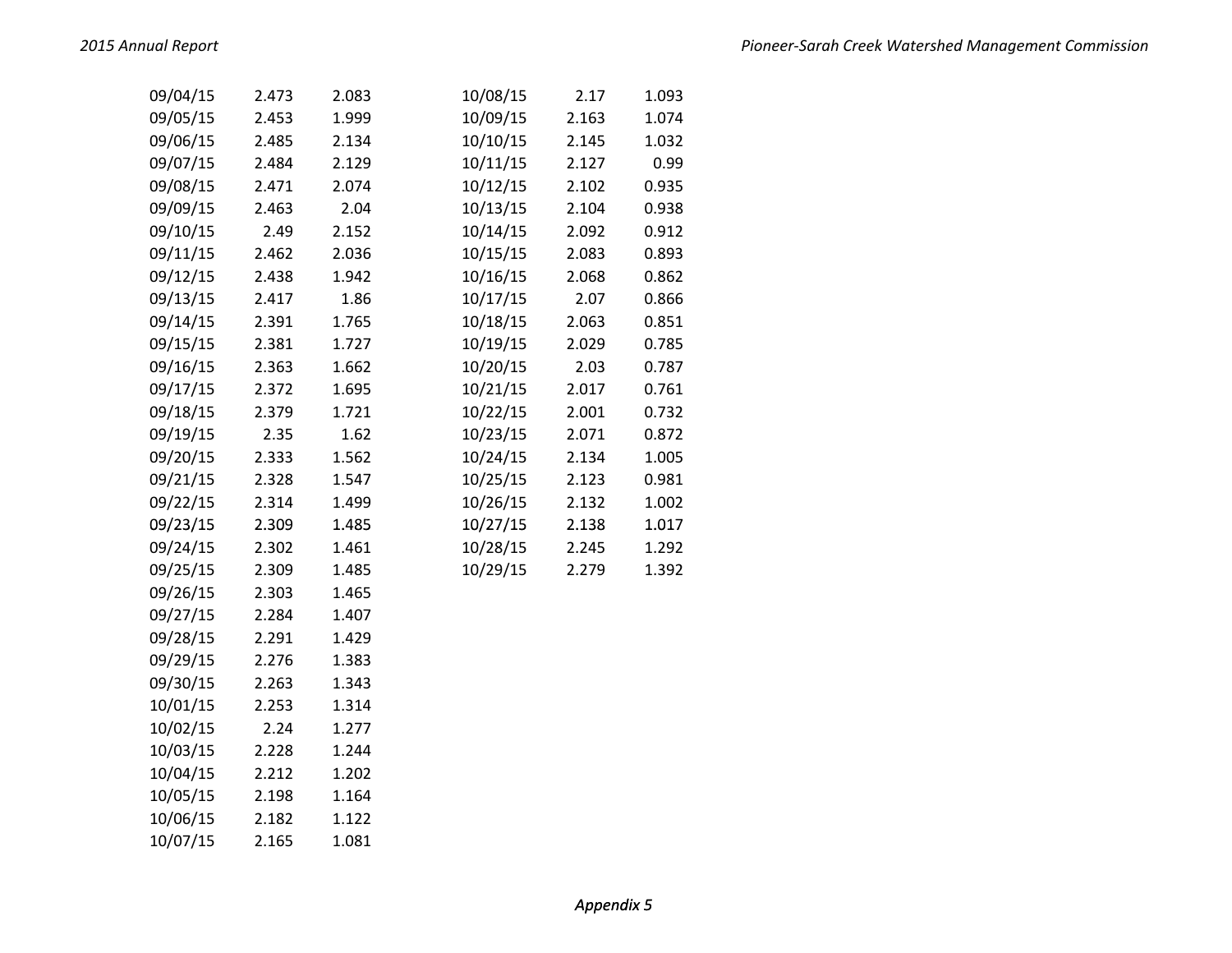| Site Name                 | SCO       | sco              |  |
|---------------------------|-----------|------------------|--|
| <b>Isco Quantity</b>      | Level     | <b>Flow Rate</b> |  |
| Label                     | Level Adj | Flow Calc        |  |
| Units                     | ft        | cfs              |  |
| Resolution                | 0.1       | 0.1              |  |
| <b>Significant Digits</b> | 0         | 0                |  |
|                           |           |                  |  |
| 04/28/15                  | 0.644     | 2.707            |  |
| 04/29/15                  | 0.634     | 2.441            |  |
| 04/30/15                  | 0.64      | 2.434            |  |
| 05/01/15                  | 0.635     | 2.447            |  |
| 05/02/15                  | 0.626     | 2.229            |  |
| 05/03/15                  | 0.611     | 2.056            |  |
| 05/04/15                  | 0.599     | 1.749            |  |
| 05/05/15                  | 0.618     | 2.063            |  |
| 05/06/15                  | 0.634     | 2.295            |  |
| 05/07/15                  | 0.787     | 4.432            |  |
| 05/08/15                  | 0.882     | 5.757            |  |
| 05/09/15                  | 0.832     | 4.986            |  |
| 05/10/15                  | 0.826     | 4.747            |  |
| 05/11/15                  | 0.898     | 6.047            |  |
| 05/12/15                  | 0.857     | 5.367            |  |
| 05/13/15                  | 0.884     | 5.7              |  |
| 05/14/15                  | 0.881     | 5.811            |  |
| 05/15/15                  | 0.881     | 5.78             |  |
| 05/16/15                  | 0.893     | 5.885            |  |
| 05/17/15                  | 0.946     | 6.968            |  |
| 05/18/15                  | 0.885     | 6.23             |  |
| 05/19/15                  | 0.876     | 5.856            |  |
| 05/20/15                  | 0.864     | 5.585            |  |
| 05/21/15                  | 0.843     | 5.114            |  |
| 05/22/15                  | 0.839     | 5.014            |  |
| 05/23/15                  | 0.838     | 4.898            |  |
| 05/24/15                  | 0.846     | 5.048            |  |

## Daily Average Flows

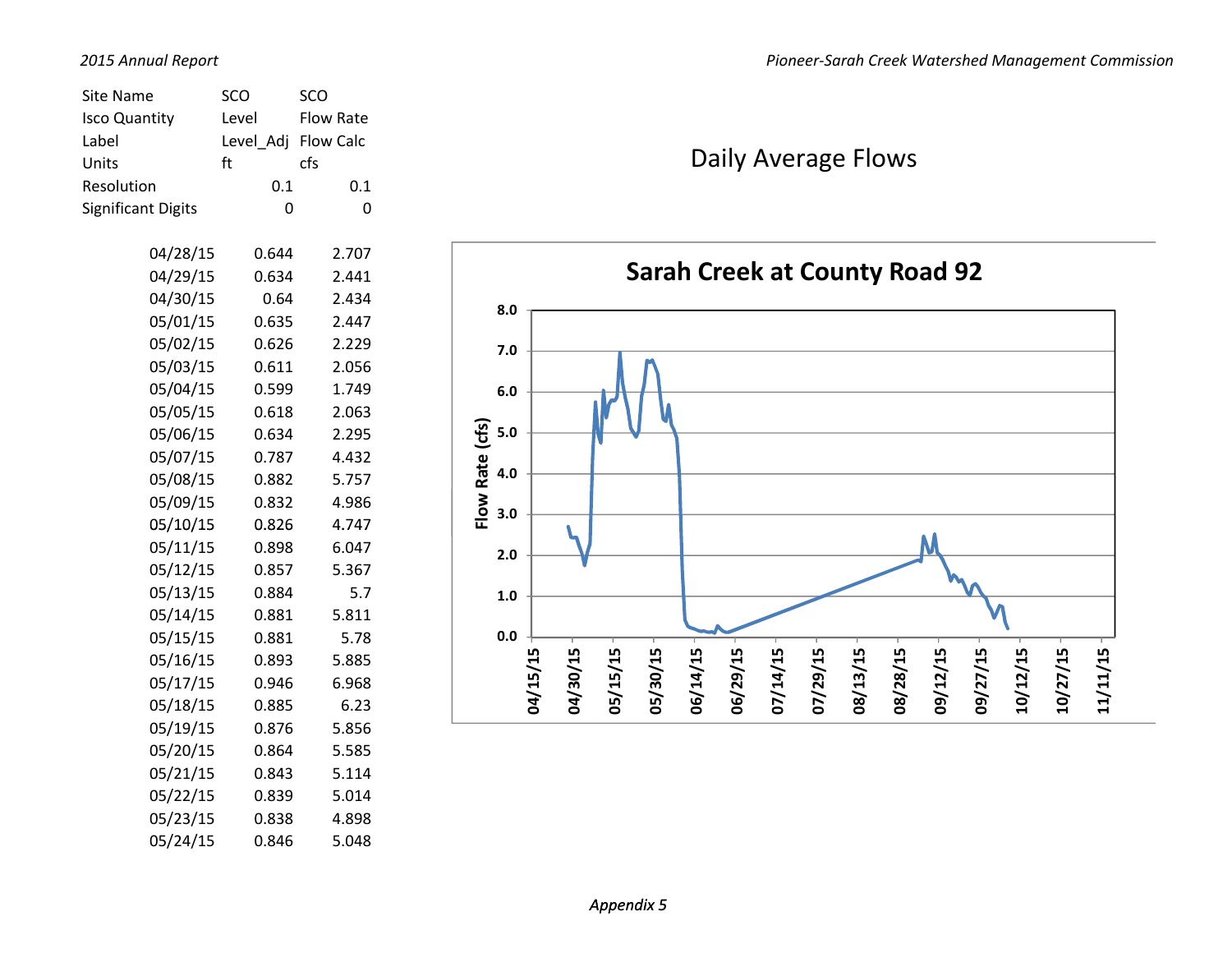*2015*

| 05/25/15 | 0.874 | 5.898 | 06/28/15 | 0.272 | 0.103 | 08/01/15 | 0.284 | 0.151 |
|----------|-------|-------|----------|-------|-------|----------|-------|-------|
| 05/26/15 | 0.895 | 6.179 | 06/29/15 | 0.265 | 0.101 | 08/02/15 | 0.285 | 0.135 |
| 05/27/15 | 0.926 | 6.78  | 06/30/15 | 0.263 | 0.096 | 08/03/15 | 0.285 | 0.108 |
| 05/28/15 | 0.926 | 6.722 | 07/01/15 | 0.253 | 0.082 | 08/04/15 | 0.291 | 0.096 |
| 05/29/15 | 0.921 | 6.784 | 07/02/15 | 0.247 | 0.088 | 08/05/15 | 0.282 | 0.067 |
| 05/30/15 | 0.923 | 6.614 | 07/03/15 | 0.24  | 0.063 | 08/06/15 | 0.291 | 0.092 |
| 05/31/15 | 0.917 | 6.443 | 07/04/15 | 0.236 | 0.057 | 08/07/15 | 0.348 | 0.215 |
| 06/01/15 | 0.887 | 5.825 | 07/05/15 | 0.23  | 0.056 | 08/08/15 | 0.315 | 0.126 |
| 06/02/15 | 0.868 | 5.338 | 07/06/15 | 0.385 | 0.587 | 08/09/15 | 0.408 | 0.594 |
| 06/03/15 | 0.859 | 5.281 | 07/07/15 | 0.328 | 0.271 | 08/10/15 | 0.44  | 0.59  |
| 06/04/15 | 0.883 | 5.7   | 07/08/15 | 0.296 | 0.182 | 08/11/15 | 0.365 | 0.261 |
| 06/05/15 | 0.878 | 5.197 | 07/09/15 | 0.277 | 0.165 | 08/12/15 | 0.328 | 0.177 |
| 06/06/15 | 0.855 | 5.072 | 07/10/15 | 0.265 | 0.154 | 08/13/15 | 0.328 | 0.171 |
| 06/07/15 | 0.837 | 4.871 | 07/11/15 | 0.255 | 0.146 | 08/14/15 | 0.317 | 0.13  |
| 06/08/15 | 0.774 | 3.958 | 07/12/15 | 0.268 | 0.133 | 08/15/15 | 0.302 | 0.099 |
| 06/09/15 | 0.57  | 1.638 | 07/13/15 | 0.582 | 0.122 | 08/16/15 | 0.301 | 0.094 |
| 06/10/15 | 0.384 | 0.426 | 07/14/15 | 0.236 | 0.07  | 08/17/15 | 0.308 | 0.109 |
| 06/11/15 | 0.352 | 0.272 | 07/15/15 |       |       | 08/18/15 | 0.382 | 0.452 |
| 06/12/15 | 0.338 | 0.232 | 07/16/15 |       |       | 08/19/15 | 0.509 | 1.179 |
| 06/13/15 | 0.329 | 0.213 | 07/17/15 |       |       | 08/20/15 | 0.454 | 0.738 |
| 06/14/15 | 0.32  | 0.188 | 07/18/15 |       |       | 08/21/15 | 0.394 | 0.406 |
| 06/15/15 | 0.306 | 0.158 | 07/19/15 |       |       | 08/22/15 | 0.439 | 0.863 |
| 06/16/15 | 0.295 | 0.141 | 07/20/15 |       |       | 08/23/15 | 0.408 | 0.525 |
| 06/17/15 | 0.295 | 0.155 | 07/21/15 |       |       | 08/24/15 | 0.488 | 0.952 |
| 06/18/15 | 0.287 | 0.129 | 07/22/15 |       |       | 08/25/15 | 0.477 | 0.892 |
| 06/19/15 | 0.277 | 0.122 | 07/23/15 | 0.101 | 0.035 | 08/26/15 | 0.473 | 0.896 |
| 06/20/15 | 0.309 | 0.131 | 07/24/15 | 0.258 | 0.44  | 08/27/15 | 0.494 | 1.101 |
| 06/21/15 | 0.288 | 0.1   | 07/25/15 | 0.221 | 0.206 | 08/28/15 | 0.556 | 1.715 |
| 06/22/15 | 0.334 | 0.281 | 07/26/15 | 0.199 | 0.122 | 08/29/15 | 0.543 | 1.586 |
| 06/23/15 | 0.315 | 0.205 | 07/27/15 | 0.196 | 0.102 | 08/30/15 | 0.544 | 1.507 |
| 06/24/15 | 0.292 | 0.152 | 07/28/15 | 0.552 | 3.079 | 08/31/15 | 0.537 | 1.303 |
| 06/25/15 | 0.276 | 0.123 | 07/29/15 | 0.471 | 1.822 | 09/01/15 | 0.534 | 1.278 |
| 06/26/15 | 0.273 | 0.124 | 07/30/15 | 0.311 | 0.305 | 09/02/15 | 0.587 | 2.072 |
| 06/27/15 | 0.292 | 0.147 | 07/31/15 | 0.288 | 0.188 | 09/03/15 | 0.578 | 1.978 |